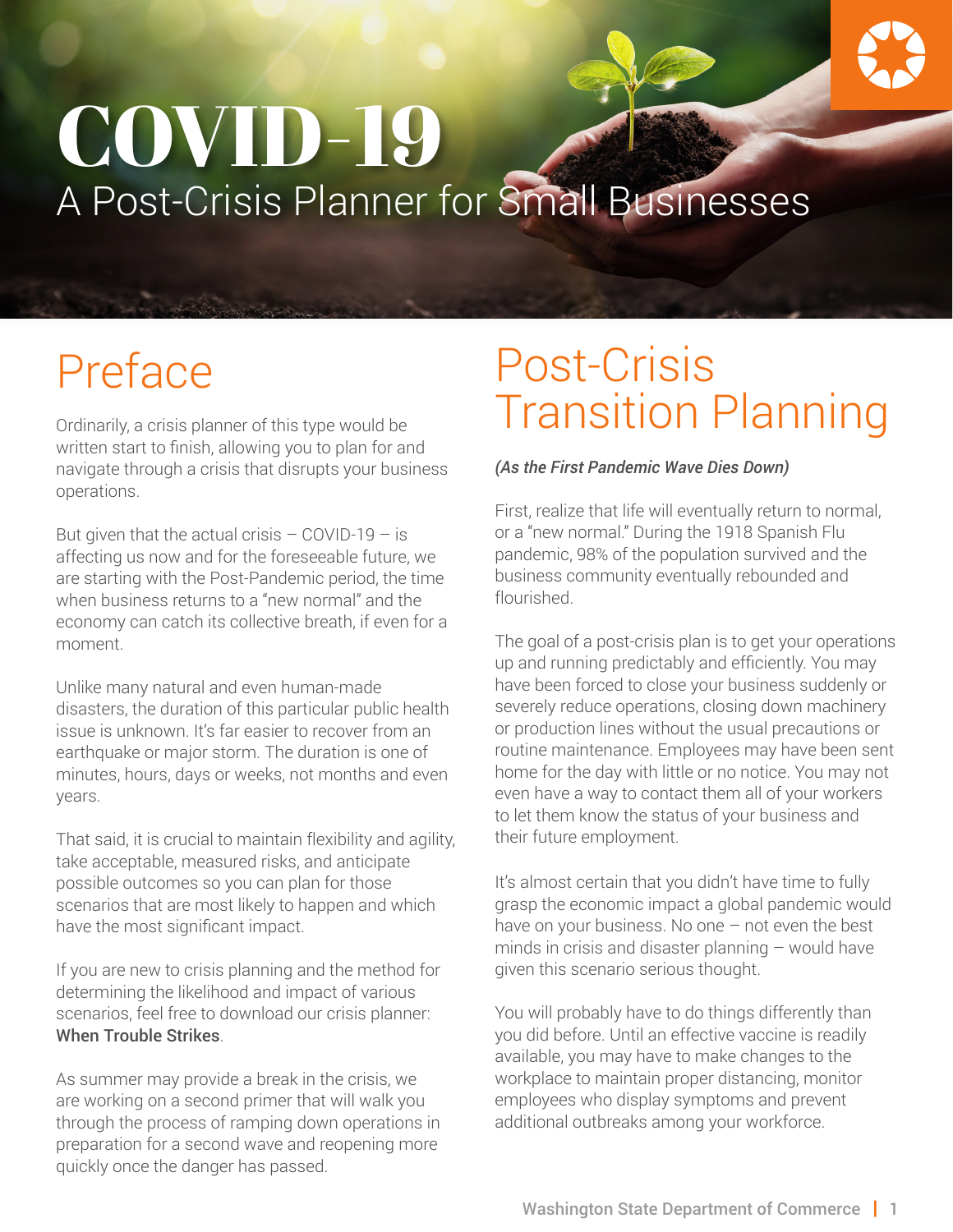The following steps should help you assess where you are at now and how you're going to get to the next stage of your business' operations and activities. Use it to plan for an eventual resumption of operations and for preparing for the possibility of future disruptions.

### Business Continuity

- Identify the primary existing, physical, economic and social impacts to your business that may occur over the next year and think about vulnerabilities and what the next three, six, nine months are going to look like with this new landscape and these new challenges.
- Determine the business functions that are critical to your operations.
- List the resources needed to continue/protect those functions, including people, processes and technology.
- Review or adopt a viable telework policy and evaluate your workforce to determine which roles can still be performed remotely via telework and which cannot, even in a restart.
- Identify the specific employees in each of those roles who have demonstrated their ability to work productively while remote.
- Create a stack ranking of roles/workers so that workforce can be brought back in stages, with those most comfortable and effective in remote working coming back last.
- If you don't have one yet, establish a crisis management team. They can help you plan for and weather a second or third wave should they occur.
- Calculate the hard dollar losses (revenue, profits), comparing them to last year or the previous months. Also consider the soft dollars such as loss of workers and goodwill, increased

absenteeism, customer migration, expired inventory or dated machinery. Document the information, as insurers, the SBA and other institutions will require paperwork to support your claims.

- Determine what financial obligations need to be paid immediately to resume operations. Question all expenses to determine near-term necessity, even those have been institutionalized over time such as bottled water dispensers, publication subscriptions, etc. Conserve cash where possible.
- Adjust your balance sheet and projections to create an emergency reserve cash fund when possible should another closure take place.
- Document all extra expenses you incur in the process of resuming operations, including renting equipment (until yours is repaired or replaced), temporarily leasing another location, marketing and moving expenses.
- Implement any crisis plan actions you already have in place so you can restore your business to normal operations as quickly as possible after the governor or public health officials have given the all clear to reopen.
- Become familiar with local, state and federal programs and funding mechanisms that may have been put in place to address business issues that are specific to this particular crisis.
- Prepare for the eventuality that your business operations could be disrupted again after reopening and plan accordingly.
- Implement changes that can be made to your business model to add flexibility and increase the resiliency of your business should there be additional closures in the future. Where possible, transition to online models, expand into new markets, add new products or services that are more resistant to public health disruptions and be willing to think out of the box. A crisis can also be an opportunity in business.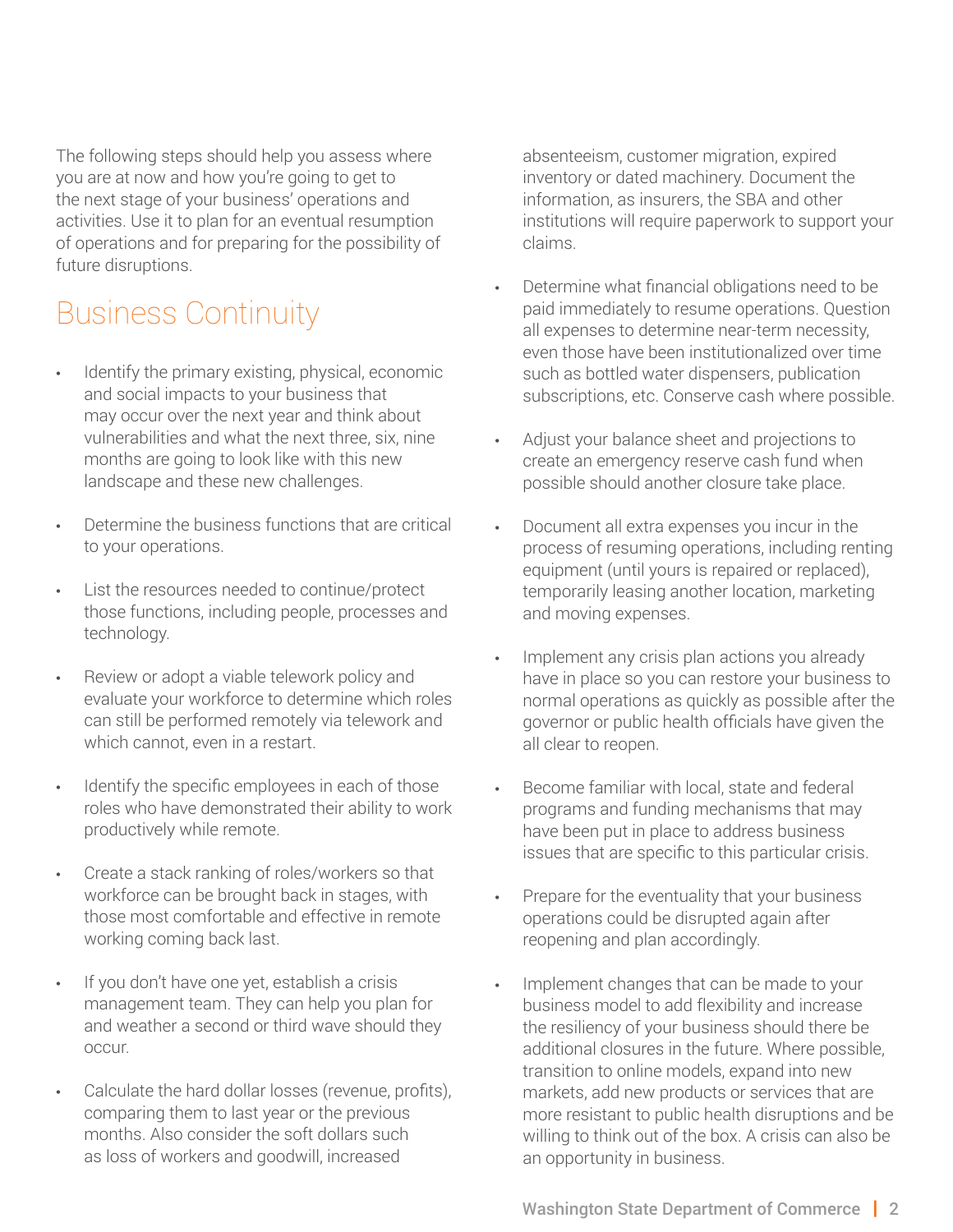#### **Examples:**

*Canlis*, the upscale dining establishment in Seattle, pivoted within days to suspend normal operations and offered home delivery of familystyle meals instead. Their goal was to keep their 140+ employees employed and the restaurant's operations going.

*Geo's Cuban Café* not only offered takeout and curbside delivery to their customers, but also added 32 oz. virgin versions of its famous libations to their to-go menu to keep their bartenders employed.

*Chambers Bay Distilling* repurposed some of its raw materials for making whiskey and vodka to create hand sanitizer for the public. The state liquor and cannabis board later amended its policies to allow all distilleries to manufacture sanitizer.

Should a second wave strike, you want to be able to pivot to an alternate business plan as quickly as possible.

#### **Communications**

- Communicate with customers, suppliers and government recovery officials at the local, regional and state levels to identify potential challenges associated with reopening your business.
- Set up an alert notification system so you can communicate to employees, stakeholders and clients via a variety of channels as you resume operations.
- Contact employees and let them know the status of your business and their return to work. If you have a lot of employees, use a phone/texting tree (managers call their direct reports) to get the word out. If you don't have a communication

tree, put one in place so you are ready in the future to communicate quickly and efficiently with employees.

- Establish a policy and procedure for dealing with employees who may show signs of infection. Make sure public health officials and family members are notified if an employee becomes ill and cannot return to work during a quarantine period.
- Establish an easily accessible database of information about the company that key employees can access in case of another disruption. This should include company background information, critical documents, key contacts, passwords and other information necessary to keep the business operating during and after a crisis.
- Set up a Private Group on Facebook and ask employees to request to join the group so you can keep them up to date throughout the recovery process.
- Ensure stakeholders know where to look for the most recent updates about your business. Social media is an excellent tool for keeping these audiences up to date.
- Provide regular updates about how your business is recovering and how things are returning to normal. Keep in mind that there may be a second wave in the future. Prepare your stakeholders and employees for that eventuality.
- Share all information in an honest, timely and consistent manner.
- If you have relationships with local reporters, provide them with an update about your business. Resist the temptation, however, to send out a broadcast "we're open for business again" press release. The media is already overwhelmed.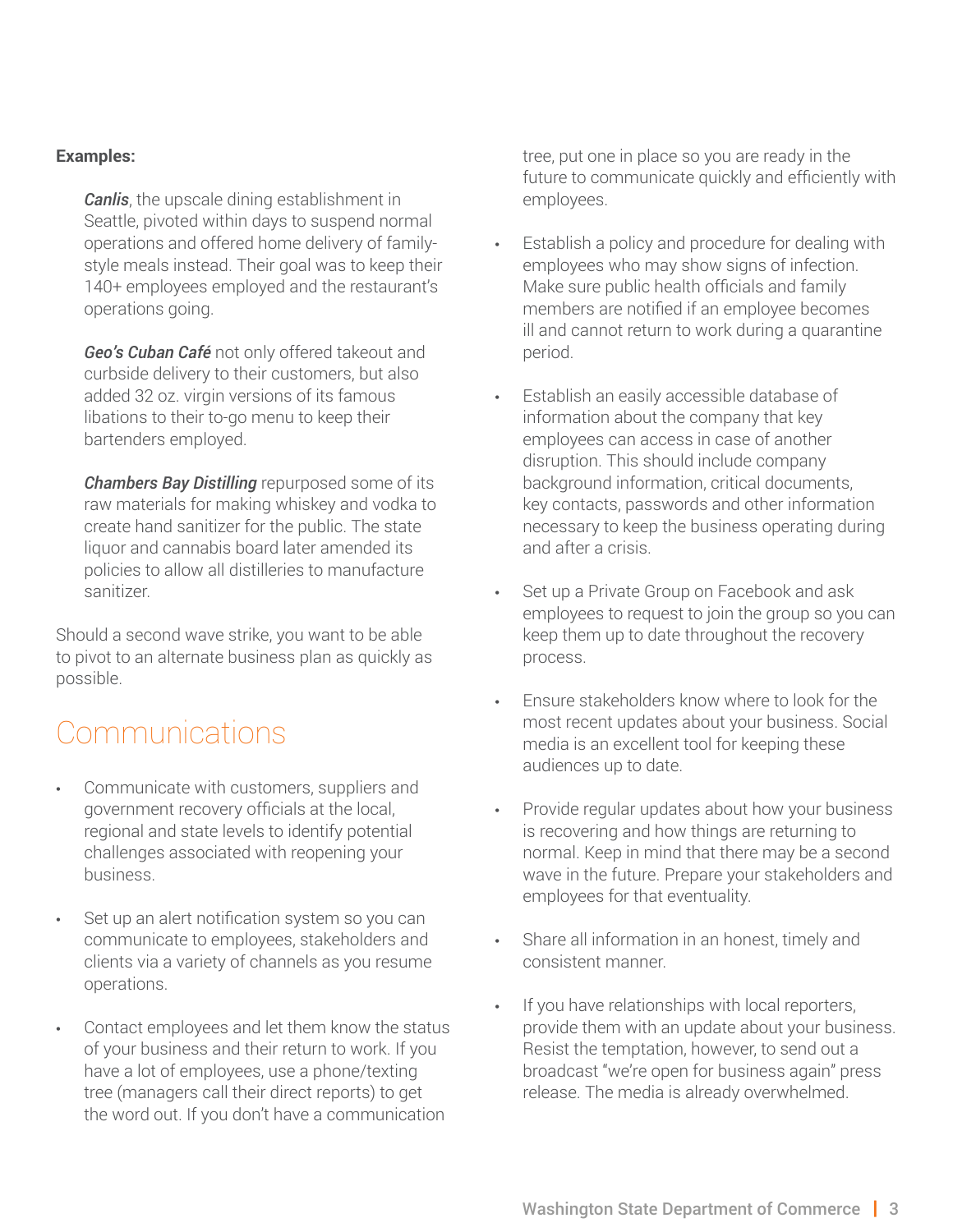• Improve your plan as needed and regularly update the information. Make sure you are compassionate and empathetic as possible in your communications. While things may be returning to normal for you, others are still in crisis or various stages of recovery and grief.

#### **Resources:**

Tech giants like Google, Zoom and Microsoft have been providing limited-time access to conferencing and collaboration tools for business.

Founder Institute, the world's largest pre-seed accelerator, introduced free webinars that encourage the continuation of education while practicing social distancing.

Facebook announced during the initial wave they would offer \$100 million in cash grants and advertising credits to small businesses. See what the status of this and other programs are as you prepare to open again.

### Emergency Management

- Monitor state and national health information for any updates about the current situation or new pandemic waves.
- Contact public health officials and applicable regulatory agencies to get updates on when and how a business can be reopened. State, county and local officials may opt for a tiered approach to re-establishing commerce.
- Balance recovery actions with preparedness planning for a new disruption to your business operations. This will create resiliency in your company long term.
- Recognize that you may have to change safety practices, including maintaining proper social distancing, testing employees that display

symptoms, offering appropriate personal protection equipment, etc.

- Develop a crisis plan as time allows, if you don't have one already. To help you develop one, visit our crisis planner toolkit, which includes handy checklists near the end for suspending and resuming operations as well as in-depth tools for assessing and responding to various scenarios.
- Identify any available direct and indirect government recovery support.
- Check documentation requirements for insurance and federal and state aid so you can keep appropriate records for any claims or formal requests related to the pandemic.
- Keep accurate records of crisis-related losses or costs.
- Implement your business recovery plan and be prepared for the possibility of a subsequent wave.
- Monitor your recovery continuously and take proactive actions to protect your operations and ensure resiliency in the post-crisis phase. Be sure that you document your activities so that procedures and activities can be used in the future.

#### **Facilities**

- Confirm with local authorities that it is safe for employees to return to work. Depending on the type of business you have, you may need to get additional health, safety and fire inspections to get the green light to open again.
- Bring back sufficient staff to do a thorough cleaning/sanitization of your facilities before officially resuming operations. This will give your workers, customers and stakeholders peace of mind that you have their safety and security in mind.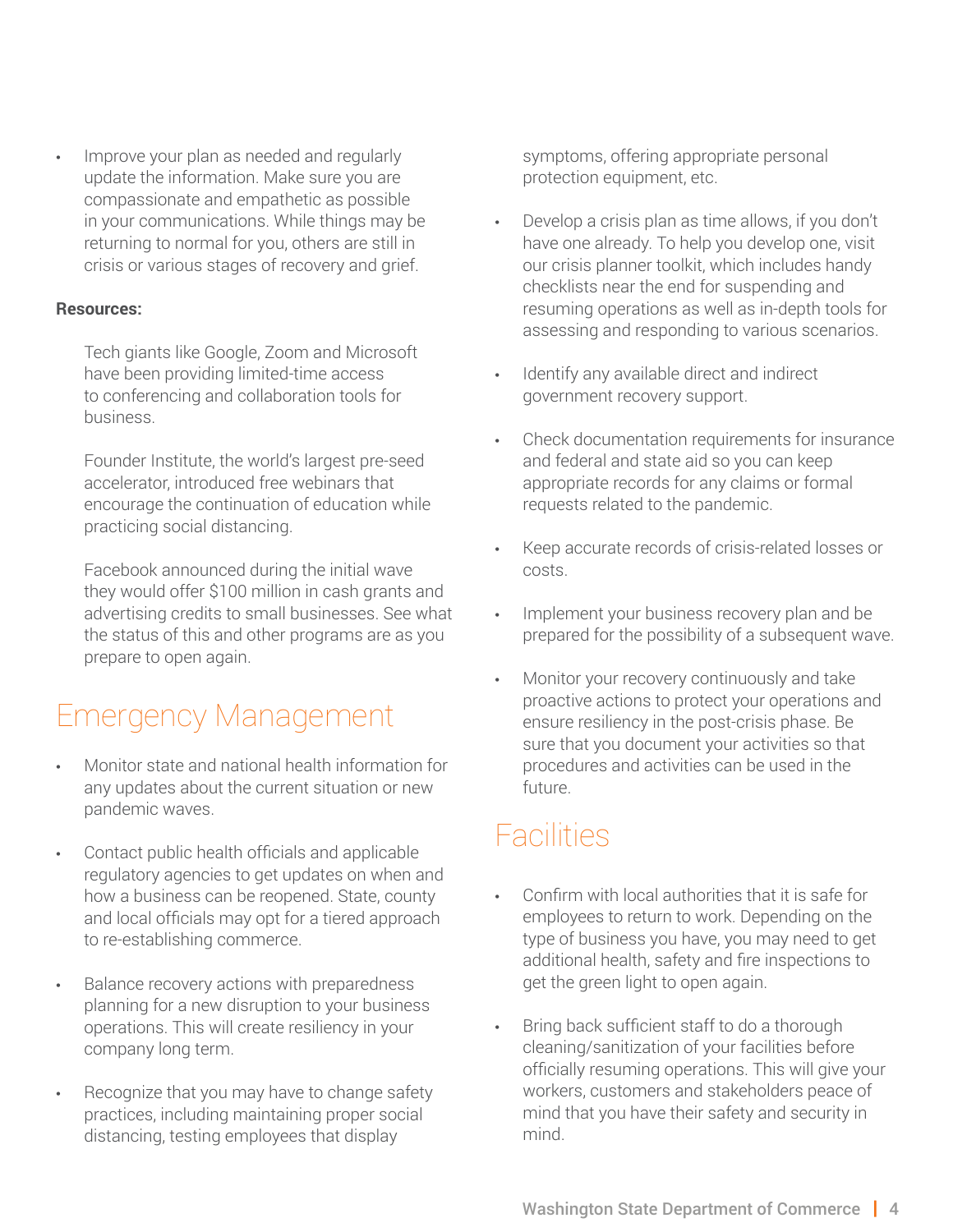- Sanitize all surfaces, especially those in common areas such as meeting rooms, break rooms, the cafeteria and lobby areas. Establish more stringent maintenance and janitorial procedures to reduce the chance of community spread.
- Monitor the Center for Disease Control and state and local guidance for best practices as these change over time.
- Re-establish utilities if they have been temporarily discontinued.
- Inventory damages (spoiled/outdated products, etc.).
- Check the building interior for any potential equipment malfunctions due to lack of use or regular maintenance (water, toilets, hand basins, boilers, fuel supplies etc.).
- Contact vendors and suppliers and re-establish delivery and support functions.
- Systematically bring back services that were being performed remotely. You may want to bring these back in stages so that you don't become overwhelmed when payroll is due and find yourself deeper in debt. This would include things like janitorial services, paid parking for workers, etc.
- Verify that you have adequate staffing to monitor and maintain HVAC systems and other environmental controls.
- Conduct preventative maintenance on critical systems. Make sure equipment is tested as specified by the manufacturer. This includes detection devices that require requiar testing. inspection, maintenance and calibration. Prioritize systems that had their regular maintenance delayed.
- Review your security procedures. Consider putting a progressive response system in place to limit building/facility access in case of a second

wave. Put a plan in place that automatically triggers when certain events transpire, such as a positive test of a visitor, vendor or employee.

• Consider making your building safer if extended closure is required again, such as installing shutters to protect windows, inexpensive emergency lights that turn on during power outages and security cameras.

#### Human Resources

- Focus on a retention plan that retains your most skilled and valued workers, those who are most likely to take advantage of offers to work elsewhere in the aftermath of a crisis.
- Enact policies that provide workplace flexibility. You will likely experience increased absenteeism and a loss of productivity as employees process the crisis. Individuals have had to make significant changes and adjust their standard of living suddenly. Consideration of their circumstances will be helpful to their retention. Prioritize people over projects and profits as you resume operations and transition into getting back to normal.
- Increase certainty by helping employees outline the goals they want to achieve during this time. With sudden changes to operating plans, many projects or previously set goals might now be irrelevant. Resetting priorities during this time will help employees feel a sense of control and direction.
- Understand that there will be long-term psychological trauma caused by widespread fear, panic and grief. If you have an Employee Assistance Program in place, remind employees to take advantage of it. If you don't, think about developing one. Chances are good you will face other crises down the road.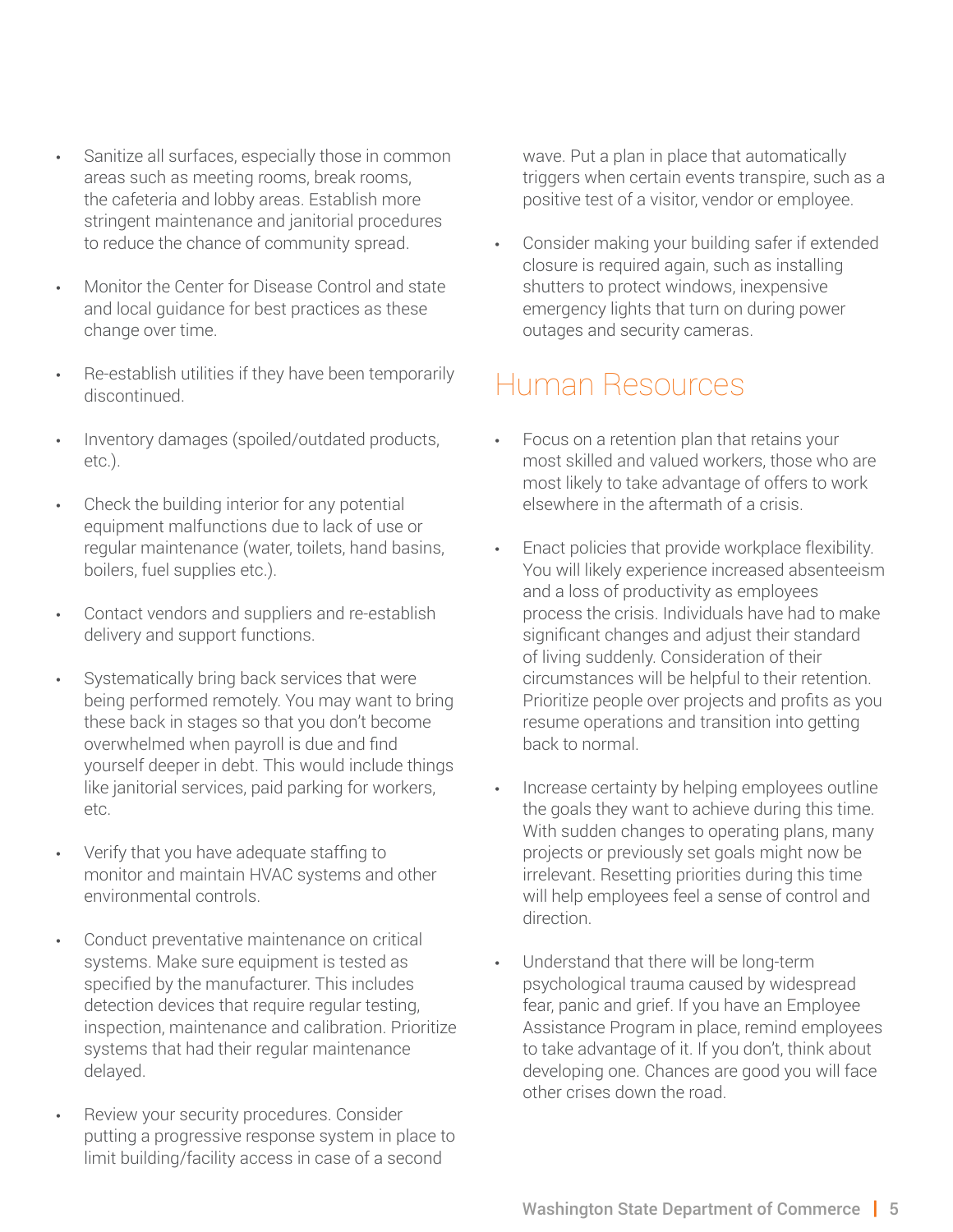- The business recovery process is immense, stressful and labor intensive. But do not overlook the need to address the mental health of your employees and to assure them regularly that their hard work has purpose and progress is being made,
- Identify local, state and federal health agencies that may have programs in place to assist workers with trauma and readjustment.
- Assess the short- and long-term impacts on your employees and their families. This is not the time to be a clock-watcher. Things will find a new rhythm – be patient and be kind. You are not the only one experiencing stress right now.
- Recognize the importance of human connection and find ways to facilitate continued collaboration and social interaction.
- Ensure that technology operates smoothly and that the right tools are available to help employees get the job done in new ways.
- Build in some fun. Any crisis is stressful, even after it has passed. Find little things to celebrate and allow a little frivolity here and there so everyone can blow off steam. Even without a crisis, the workplace can be extremely stressful. Let your employees (and yourself) decompress a bit and celebrate the fact that, at least at the moment, things are relatively normal again.
- Consider subscriptions for your staff to mindfulness apps that help with anxiety. Headspace, AnxietyCoach and Happify are all [ADAA-reviewed](https://adaa.org/finding-help/mobile-apps) mental health apps that can help in a variety of ways. There are also companies designed specifically with employees in mind such as [Modern Health,](https://www.joinmodernhealth.com/businesses/) which offer in-person or over-the-phone support through therapy, digital resources and certified coaches.
- Evaluate the effectiveness that working remotely had on your business and your employees. You may discover that your employees can still be

productive working remotely, either full- or parttime. You may be able to reduce square footage and related costs as you rebuilt revenue.

• Provide resources on how to mitigate distractions and effectively work from home. Provide managers with information on how to effectively support and coach employees remotely.

### Legal

- Gather and review relevant insurance policies. Focus in particular on property/business interruption clauses and riders and any event cancellation policies. Look specifically for communicable disease coverage.
- Document all insurance claims, including:
	- The presence of Coronavirus/COVID-19 at the relevant location.
	- All lost income and extra expense attributable to the Coronavirus/COVID-19 health crisis.
- Assess impacts on insurance, short and long term.
- Mitigate impacts on the business from potential failures due to policy and insurance shortcomings.
- Contact state agencies to inform them of your status as an employer. Be sure to cover any exposure related to unemployment insurance, worker's compensation, or new regulations and taxation that may have changed while you were closed or on a reduced schedule.
- Document losses and keep receipts for federal tax purposes following IRS guidelines and the professional advice of an accountant or attorney.
- Consider requiring medical clearance from a doctor before an employee who was exposed or infected returns to the workplace.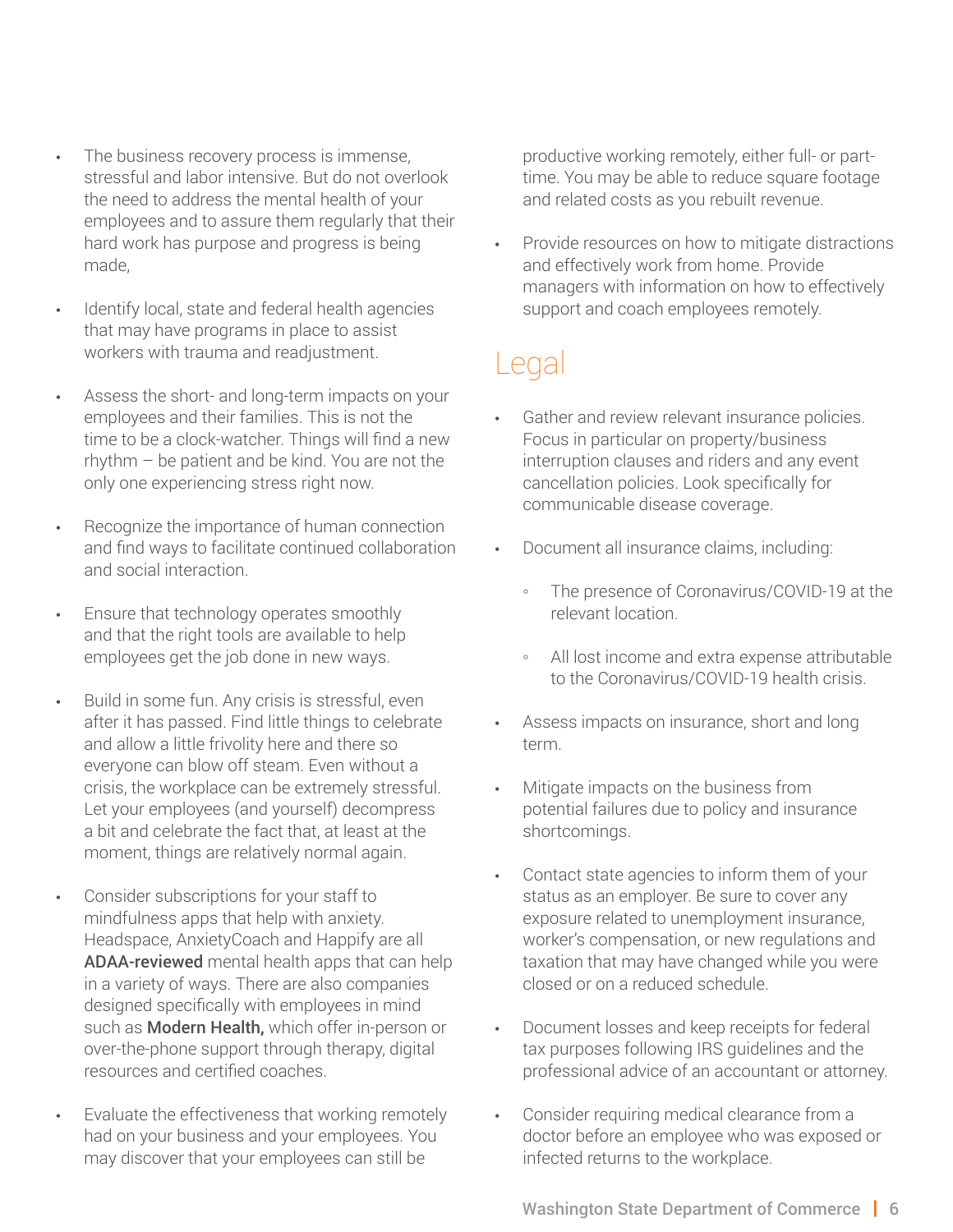• Follow all applicable wage and hour rules for employees who telework; be aware of differences concerning exempt and non-exempt employees with respect to time worked and furloughs.

#### **NOTE:**

The [National Federation of Independent Businesses](https://www.nfib.com/foundations/legal-center/)  [\(NFIB\) Small Business Legal Center](https://www.nfib.com/foundations/legal-center/) provides information on other employment laws owners should consider during this time including the Americans with Disabilities Act, the Family and Medical Leave Act, and the Occupational Safety and Health Act.

### Supply Chain

- Assess near- and long-term impacts on inventories and your supply chain.
- Forecast related costs and time required to recover.
- Implement options and actions to correct shortages.
- Monitor international, national and state recovery operations and identify any disruptions or delay in your supply chain.
- Assess what personal protection equipment is required in a restart and identify appropriate suppliers for these items. If quantities are sufficient, stockpile extras in case of future disruptions.
- Mitigate the effects of these delays and disruptions, including finding new or alternate suppliers.

### **Technology**

- Make sure your remote workers have the technologies they need to work effectively, including laptops with onboard cameras, cellphones, tablets, etc.
- Utilize VPN with remote access so workers can "tunnel" into the company's networks securely. This will allow access to sensitive information or systems behind the firewall
- Review Zoom, Skype or teleconferencing subscriptions to ensure that you have a plan that matches your company's needs. Make sure your staff gains mastery of these tools, even after a restart.
- Invest in project management tools that will allow employees to communicate and collaborate, such as Google Docs, Microsoft Teams, etc.
- Optimize systems in place so your remote workers can back up their work, and systems, keep applications up to date and collaborate with coworkers who may have returned to the physical workplace. Strive to make this as seamless as possible.
- Upgrade to business-efficient security solutions like malware protection and network security. Remind employees to stay on top of updates.
- Listen to your workers on the frontlines. Your IT staff may not be aware of new tools or technologies that will increase the efficiency of your teams, on-site and remotely. Empower them to not only solve problems, but also to speak up to provide innovative solutions.